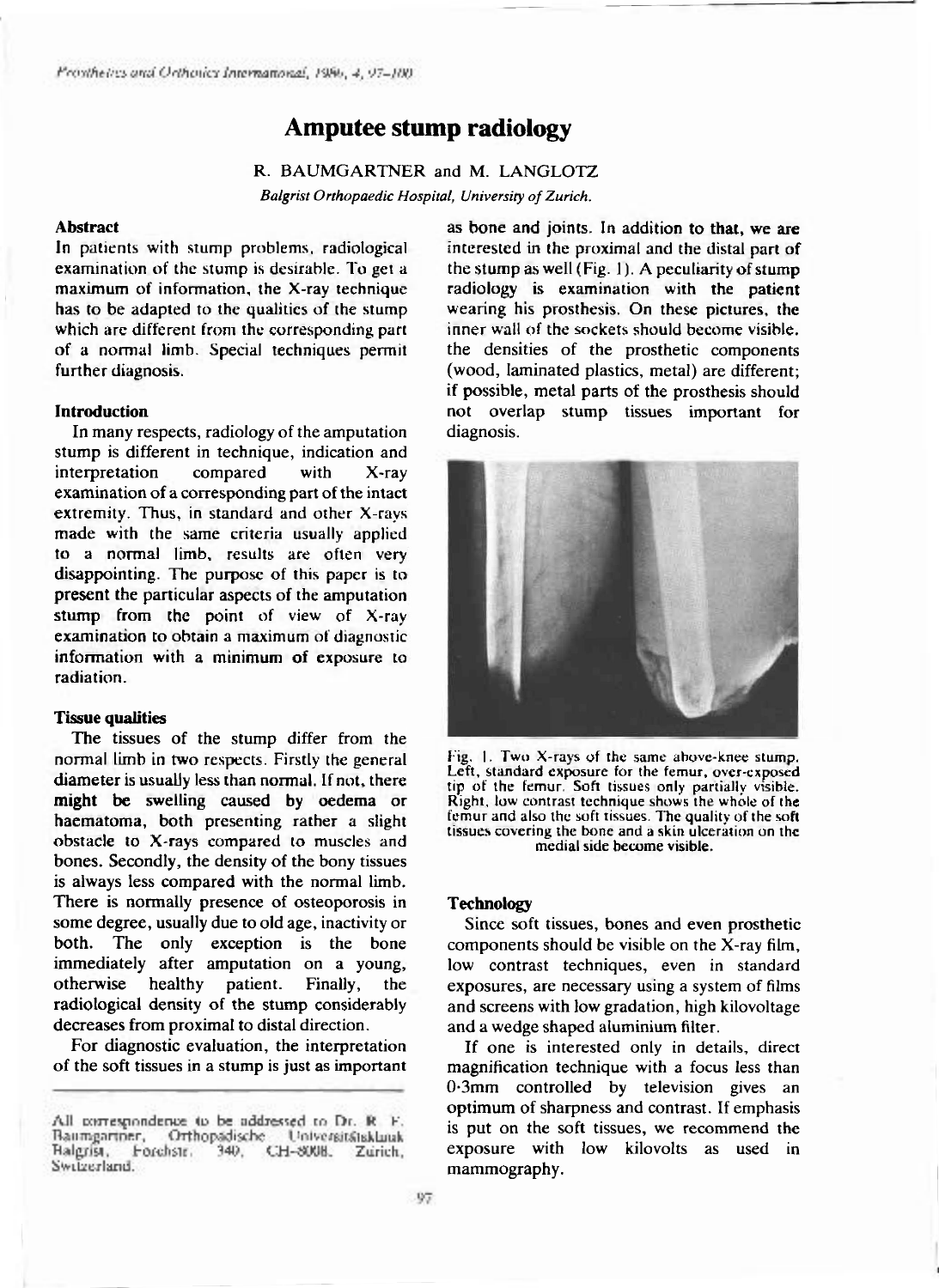R. Baumgariner and M. Langlotz



**Fig. 2. Three examples of fistulography. Left, bursa on a short above-knee stump filled with contrast liquid. Middle, lateral fistula on a below-knee stump. The cone marks the orifice of the fistula which unexpectedly does not reach the tip of the fibula but the end of the tibia. Right, fistula on an above-elbow stump caused by electric burns. Fistula following the stump of the radial and ulnar nerve filling a cavity in the axilla.** 

For further diagnosis, special techniques such as xeroradiography (Otto & Wellauer, 1977), tomography, arteriography and fistulography might be indicated.

In arteriography, we recommend the Seldinger technique which inserts the catheter into the femoral artery of the opposite side to prevent any damage to the stump arteries which are usually already impaired.

In fistulography, we inject a water soluble contrast liquid under pressure using a cone shaped bulb instead of a needle (Fig. 2). This technique is simple and does not require other than standard  $X$ -ray equipment.

# **Diagnostic s**

At the time of amputation, most patients already present a marked osteoporosis of the cortical and cancellous bone. After amputation, all patients present some degree of osteoporosis even if they are regularly wearing a prosthesis. If the stump presents and bearing qualities and the patient is adequately fitted with a prosthesis, the degree of osteoporosis is less important. Since osteoporosis in stumps is often very marked and irregular, it might be confused with Sudeck dystrophy. This diagnosis can never be based on X-ray examination only.

Every amputation stump also shows a certain muscle atrophy. In unilateral amputation, this atrophy is exaggerated since there is regularly a compensatory hypertrophy of the opposite side. Stump atrophy is more important if the patient is unable to activate his stump or if the prosthetic fitting immobilizes more muscles than necessary. Thus, stump atrophy of the thigh in below-knee amputees is much more important in patients wearing a prosthesis with thigh cuff than in those fitted with a total contact below-knee prosthesis.

In patients amputated before the end of growth, differences in size of bones and joints are present. Depending on the epiphyseal growth lines which had to be sacrificed at amputation, the stump will also present bony over- or undergrowth. The younger the age of the patient at the time of amputation the more important these growth effects will be in some cases and might necessitate stump corrections (Baumgartner 1979).

Atrophy not only occurs in bone and muscles of the stump, but also in the arteries and veins. As for instance in leg paralysis following poliomyelitis, less cells are to be provided with blood and for the remaining tissues there is less activity and thus less energy consumption. Consequently nature automatically diminishes the diameter of the blood vessels (Fig. 3). With the patient getting old, arteriosclerotic changes and external pressures from prostheses often cause early arterial obliteration. In patients with

98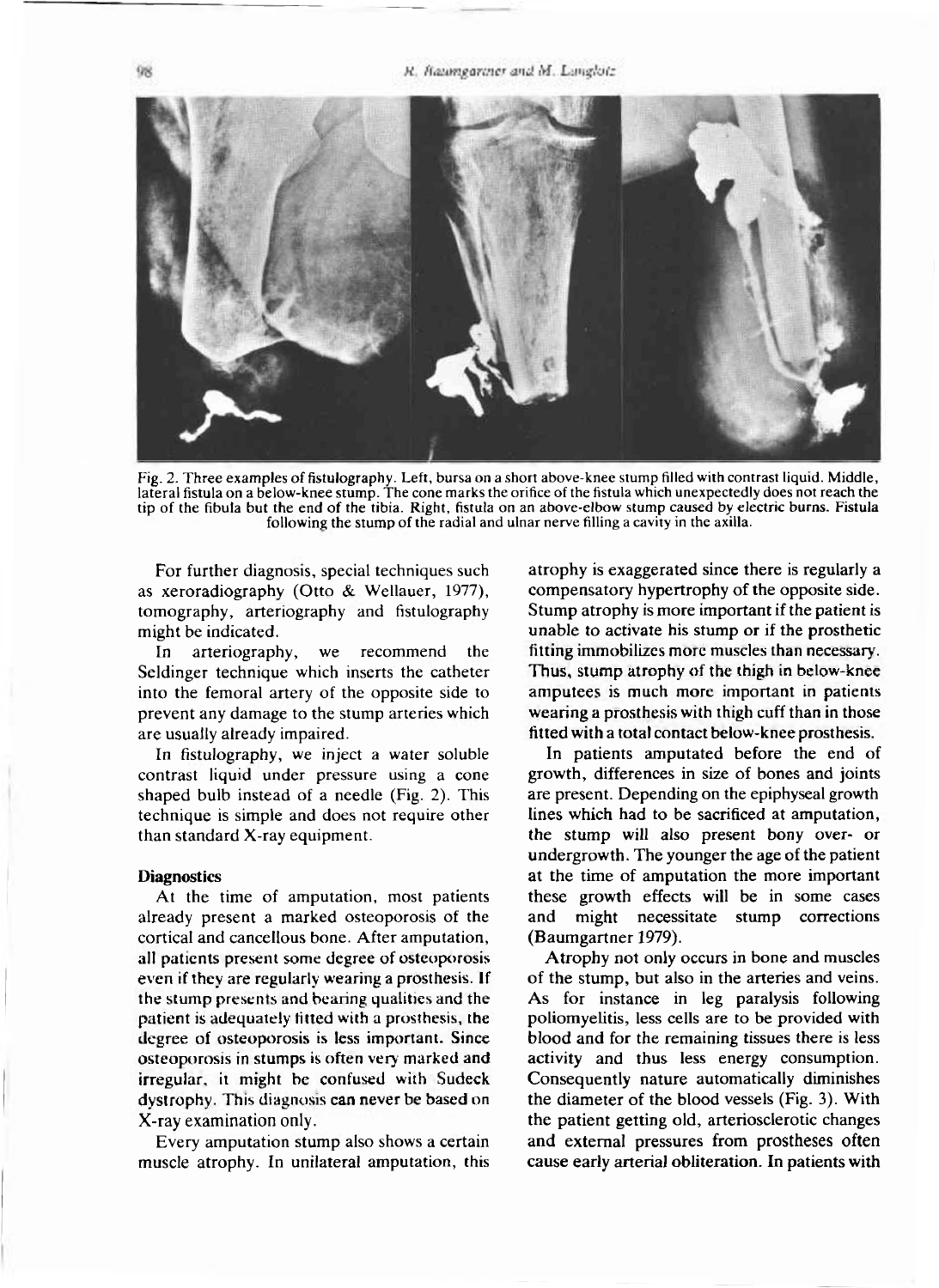peripheral vascular disease, calcium deposits even in smaller arteries are visible on standard X-rays.



**Fig. 3. Arteriogram of a 60 years old patient who underwent an above-knee amputation 30 years ago. The contrast liquid is injected by a femoral catheter at the opposite side. Considerable narrowing of the diameter of the left iliac arteries. Obliteration of the femoral artery. Osteoporosis of left femur and left half of the pelvis.** 

Radiological examination is particularly important in diagnosis of the problems which frequently occur at the stump end. The bony stump has to be carefully rounded at the operation. If the stump has two or more bones such as in below-knee or midfoot amputations the relation in length between these bones is very important. Overlength of one bone might cause troubles. Secondary changes of bone configuration at the end of the stump are very frequent and often cause problems. Growth or chronic external pressure by the prosthesis can result in the bone becoming slim like a pencil and thus perforate the soft tissues and give rise to chronic infection. Often there is a large bursa filled with calcium deposit between the soft tissues and the bone.

More often, the standard X-ray shows evidence of bony overgrowth from a minimal spur to a huge exostosis.

If there is acute or chronic osteomyelitis, erosions and sequestrations may be present. In addition to standard radiograms, fistulography and tomograms might be indicated (Figs.,  $2 \& 4$ ).



**Fig. 4. Traumatic above-knee amputation with chronic osteomyelitis. The tomogram (right) provides better evidence of the size and site of sequestrations.** 

On standard X-rays, the contours of the stump, the position of the muscles and of the major vessels and nerves as well should be visible. We are looking for the degree of muscle atrophy and eventual retraction of muscles. On the radiogram in the sagittal plane, the stump of the major nerves might become visible, particularly if a neuroma is present (Fig. 5). Foreign bodies must be identified even if they are not as opaque as metal. Sutures in stumps more often cause granuloma and fistulae as in current orthopaedic surgery.

Trauma of the stump might cause fractures and more frequently a large haematoma at its end. In amputations for malignancies, we must look for metastases (Fig. 6). If they are not visible on standard x-rays, arteriography and scinitgraphy give further information.

Radiological examination of the stump within the prosthesis should not be a routine procedure. In difficult stump conditions, however it can be helpful in achieving a prosthetic fitting with a total contact socket. In leg amputees, radiograms with and without load provide evidence of the sometimes surprising differences in the position of the stump in the prosthesis.

# **Conclusions**

In stump problems, radiological examination is of great help in diagnosis. To evaluate the